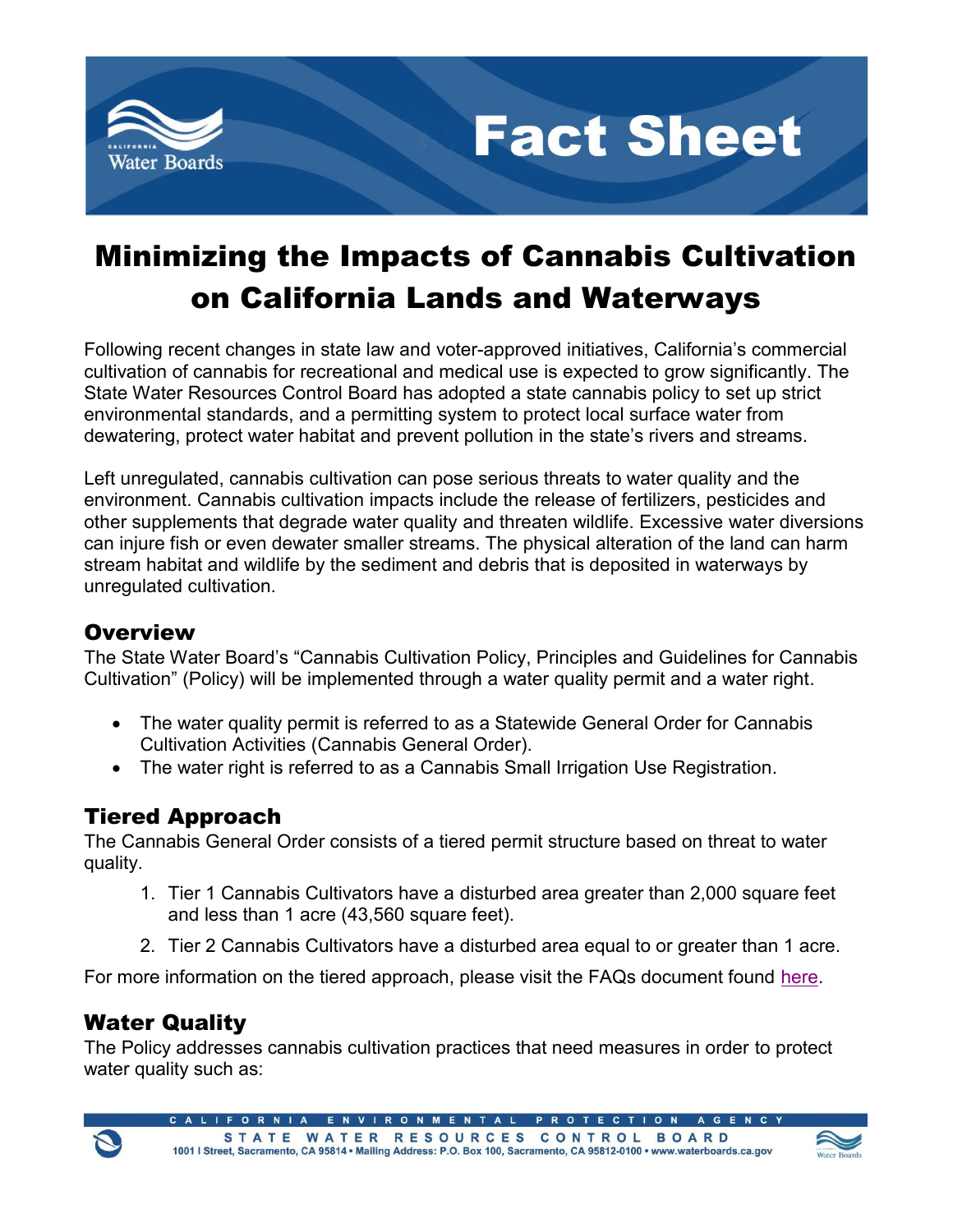

- Streams and wetland management
- Water diversion, storage, and use
- Irrigation runoff
- Land development and maintenance
- Land erosion control, and drainage features
- Soil disturbance
- Stream crossing installation and maintenance
- Fertilizer, chemical, and soil use and storage
- Cultivation-related waste disposal
- Refuse and human waste disposal
- Winterization (preparing post-harvest lands for adverse winter weather conditions)

**Fact Sheet** 

## Water Rights

The Policy addresses water diversion and use to ensure cannabis cultivation does not affect water flows needed for fish, and maintains and protects aquatic habitat and resources.

The Policy sets statewide flow requirements that may be modified as needed over time as more information becomes available on cannabis cultivation water demand. Other factors that may require changes to flow requirements will be the location and density of cannabis cultivation, and the protectiveness of the flow requirements. The measures that protect stream flows include:

- Maximum allowable diversion rates
- Minimum amount of water that must be left in the stream
- No diversion periods during dry season
- Groundwater pumping restrictions, if necessary to protect surface flows
- Water conservation irrigation methods

#### Cannabis Applications

The Policy becomes effective following adoption by the Office of Administrative Law. It is anticipated that cannabis cultivators will be able to use a new online portal to expedite applications for the water quality permit and water right permit in December 2017.

The requirements of the Policy will be conditions of the commercial cannabis licenses issued by the California Department of Food and Agriculture (CDFA) under its CalCannabis Cultivation Licensing Program. The Cannabis General Order builds on existing regulations developed by the North Coast and Central Valley regional water quality control boards. It replaces these regional solutions. The Policy was developed in consultation with the California Department of Fish and Wildlife (CDFW) and the CDFA.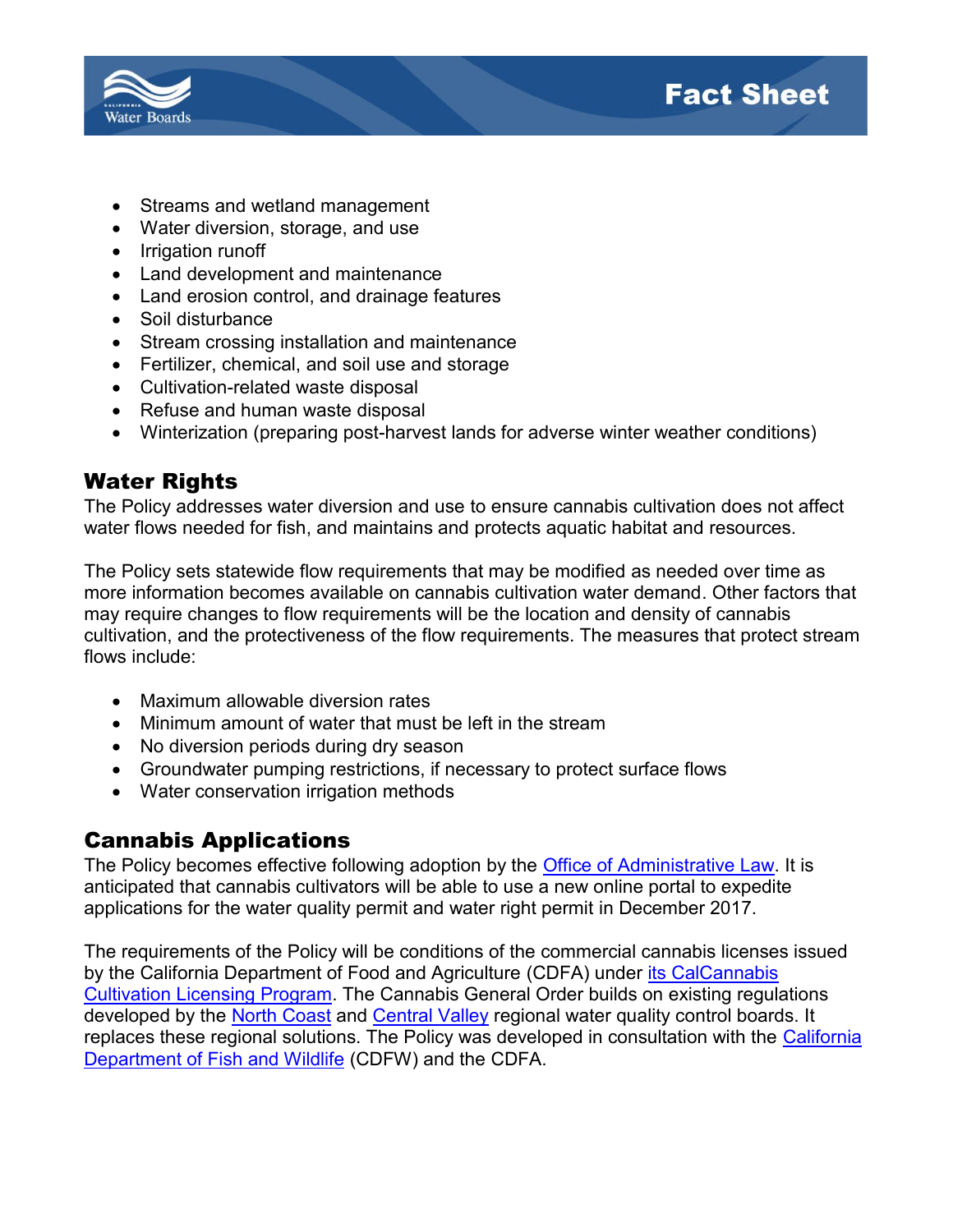



## Conditional Exemptions for the General Order

The conditional exemptions are:

- Personal use exemptions for very small cultivators
- Conditional waivers for certain indoor cultivation activities
- Conditional waivers for commercial cultivators in a disturbed area less than 2,000 square feet

For more information on the conditional exemptions approach, please visit the FAQs document found here.

#### Cultivation on the Rise

Cannabis cultivation has been increasing in recent years, and the expansion is accelerating with the legalization of recreational cannabis use. A 2015 study by CDFW looked at four small watersheds in Humboldt County and found that the number of acres used for cannabis cultivation in those areas doubled from 2009 to 2012, with more than 2,000 cannabis cultivation sites in those four small watersheds alone. Field observations indicate that the number of cultivation sites is continuing to increase at an even greater rate since 2012, and cultivation sites are now being developed in new areas of the state where it previously did not occur.

#### Enforcement

Since 2013, the State Water Board's Office of Enforcement has worked closely with CDFW to address adverse environmental impacts from cannabis cultivation. In that time, both the North Coast and Central Valley regional water boards adopted orders that establish rules for cannabis grow operations. These regional board requirements include inspections and onsite guidance to reconcile issues like allegations of unpermitted water use, overuse of fertilizers and pesticides, and damage to aquatic habitat and fish-spawning areas. In some cases, these incidents have resulted in enforcement actions that included fines and citations.

The Water Boards will closely monitor compliance with the Policy's protective conditions, and continue to take appropriate enforcement action when needed. Cannabis cultivators are encouraged to subscribe to the Cannabis Cultivators Email List to receive program updates.

#### For more information Visit:

State Water Board Cannabis Cultivation Programs https://www.waterboards.ca.gov/water\_issues/programs/cannabis/

Subscribe to the Cannabis Cultivators Email List (Under Water Quality) https://www.waterboards.ca.gov/resources/email\_subscriptions/swrcb\_subscribe.html